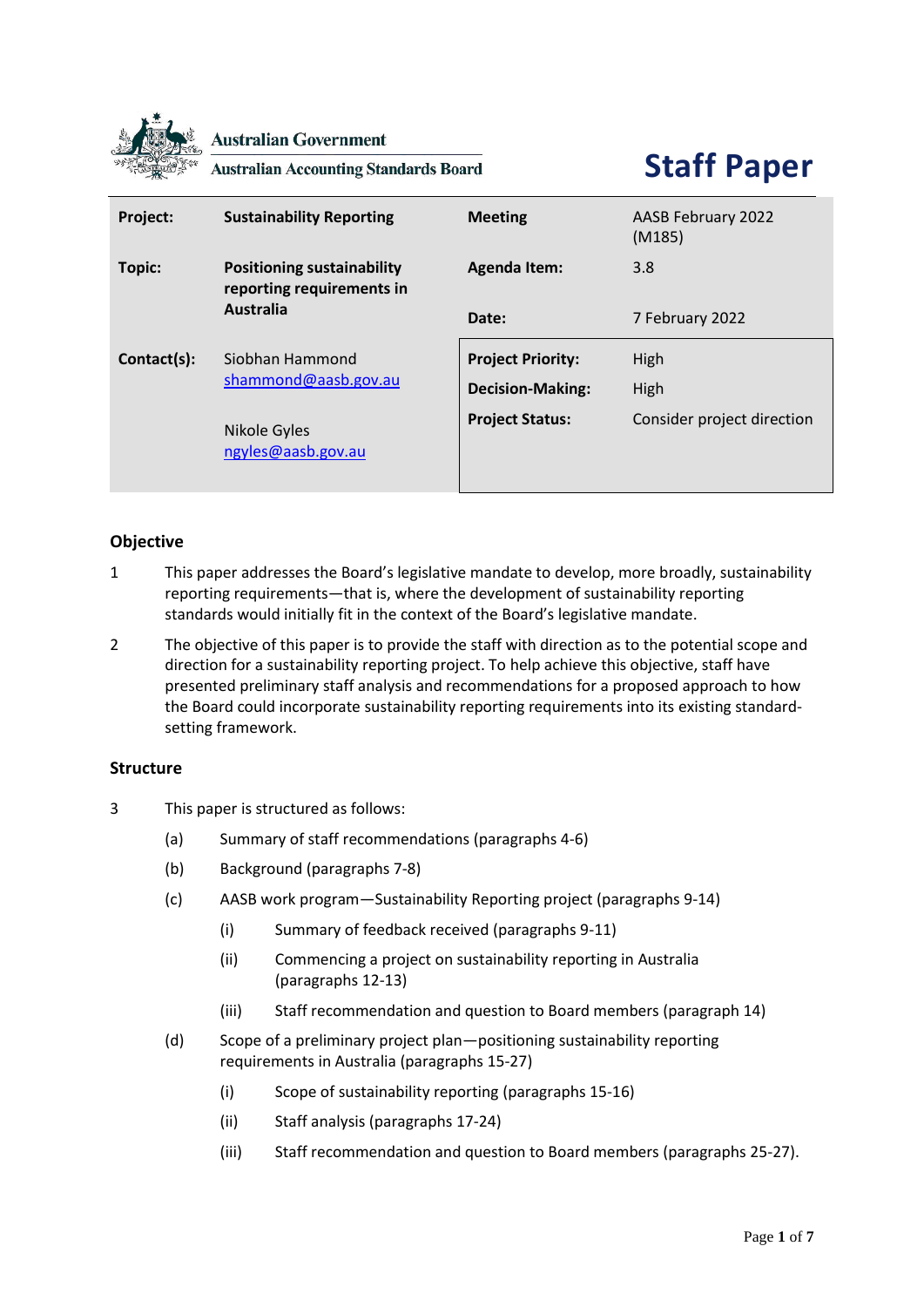## **Summary of staff recommendations**

- 4 Stakeholders are demanding more consistent and comparable reporting of sustainabilityrelated information<sup>1</sup>. Stakeholder feedback strongly indicates that, given the Board's experience and reputation in delivering high-quality financial reporting standards, the Board is best placed to meet that demand in Australia (see Agenda Paper 3.4 *Feedback summary— ITC 46* AASB Agenda Consultation 2022-2026).
- 5 Consistent with jurisdictional and other perspectives (see Agenda Paper 3.3 *Australian and selected jurisdictional perspectives*), respondents to ITC 46 *AASB Agenda Consultation 2022- 2026* (ITC 46) and ITC 48 *Extended External Reporting* (ITC 48) viewed sustainability reporting as:
	- (a) addressing a variety of matters which include, but are not limited to, climate. Respondents provided examples of other sustainability matters they think are important, such as:
		- (i) indigenous and human rights;
		- (ii) modern slavery;
		- (iii) biodiversity; and
		- (iv) data management and privacy;
	- (b) addressing a wide range of stakeholders, not only primary users of general purpose financial reports (users of financial reports); and
	- (c) including both financial and non-financial information.
- 6 Consequently, staff recommend:
	- (a) adding a project to the AASB work program to continue to consider sustainability reporting requirements in Australia (see paragraphs 9-14); and
	- (b) in developing the preliminary staff project plan, the project's focus is to develop a separate suite of standards for sustainability reporting alongside the existing AASB Standards (see paragraphs 15-27).

# **Background**

- 7 In ITC 46 Chapter 2.4, *Potential projects* the Board summarised the IFRS Foundation's intent to establish an independent standard-setting body to address sustainability reporting<sup>2</sup>. In particular, the Board acknowledged that there is a demand for global harmonisation and better disclosure in sustainability reporting<sup>3</sup> and asked stakeholders:
	- (a) whether they agreed that the Board should add sustainability reporting to its work program and what the scope of such a project should be; and
	- (b) what priority they think should be given to a project on sustainability reporting high, medium or low.

<sup>&</sup>lt;sup>1</sup> See [Globally consistent reporting for sustainability-related information: Australian perspectives](https://www.aasb.gov.au/media/o1wfhori/aasb-auasb_sustainabilityreporting_12-21.pdf)

 $2$  Note that, in November 2021, the IFRS Foundation announced the establishment of the International Sustainability Standards Board.

<sup>&</sup>lt;sup>3</sup> See the AASB, AUASB and FRC joint responses to the **IFRS Foundation Consultation Paper on Sustainability** [Reporting](https://eifrs.ifrs.org/eifrs/comment_letters/570/570_27392_JAMESBARDENFinancialReportingCouncilFRCAustralianAccountingStandardsBoardAASBandAuditingandAssuranceStandardsBoardAUASB_0_JointLettertoIFRS_CP_SustainabilityReporting_20201222.pdf) and IFRS Foundation Exposure Draft *[Proposed Targeted Amendments to the IFRS Foundation](https://eifrs.ifrs.org/eifrs/comment_letters/590/590_28642_EvelynLingFinancialReportingCouncilAustralianAccountingStandardsBoardandtheAuditingandAssuranceStandardsBoard_0_JointLettertoIFRSTrustees_ED_SustainabilityReporting_20210729.pdf)  [Constitution to Accommodate an International Sustainability Standards Board to Set IFRS Sustainability](https://eifrs.ifrs.org/eifrs/comment_letters/590/590_28642_EvelynLingFinancialReportingCouncilAustralianAccountingStandardsBoardandtheAuditingandAssuranceStandardsBoard_0_JointLettertoIFRSTrustees_ED_SustainabilityReporting_20210729.pdf)  [Standards](https://eifrs.ifrs.org/eifrs/comment_letters/590/590_28642_EvelynLingFinancialReportingCouncilAustralianAccountingStandardsBoardandtheAuditingandAssuranceStandardsBoard_0_JointLettertoIFRSTrustees_ED_SustainabilityReporting_20210729.pdf)*.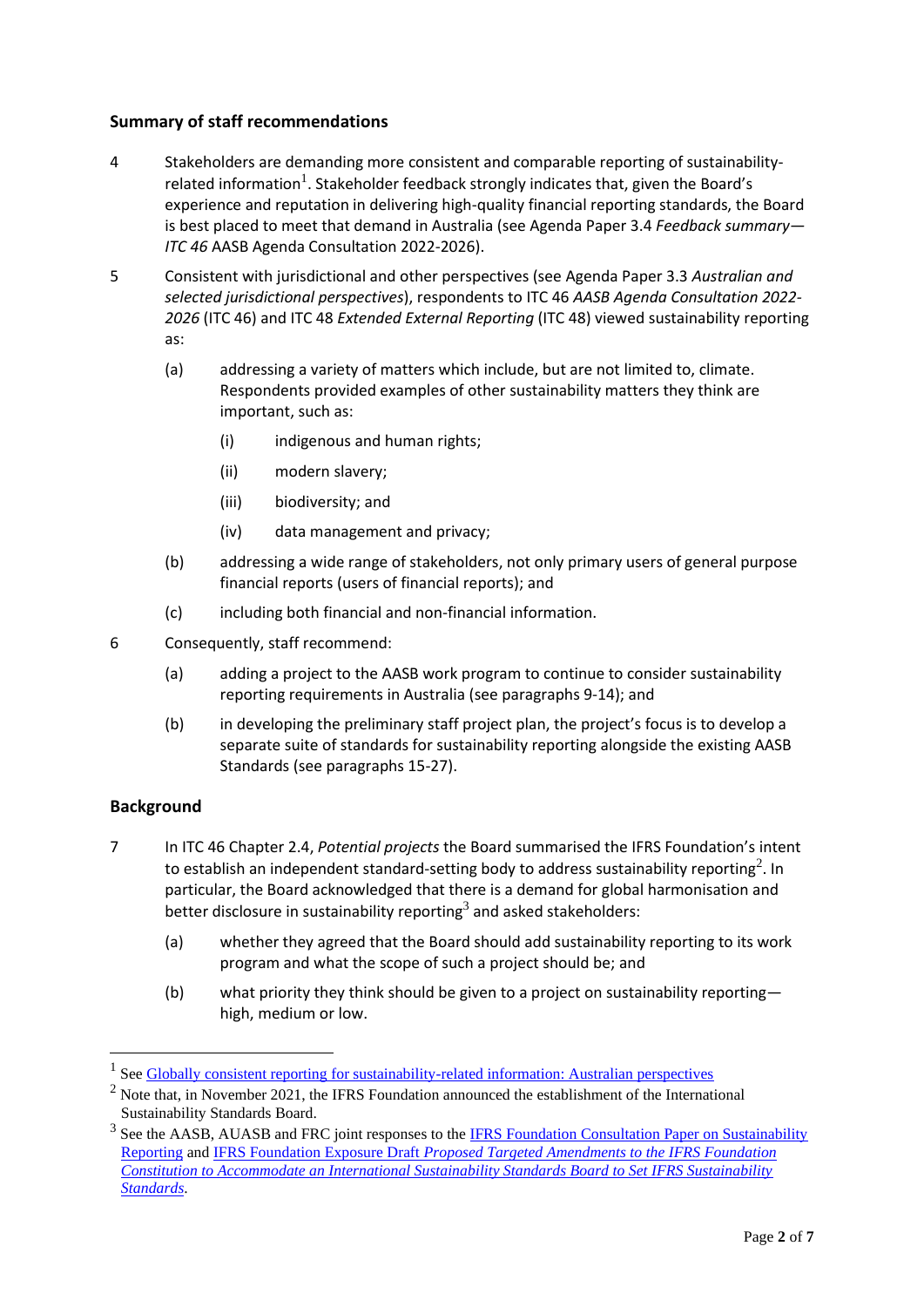8 In response to the rapidly changing sustainability reporting environment and the growing domestic demand for sustainability reporting,<sup>4</sup> in November 2021, the Board, Financial Reporting Council (FRC) and Auditing and Assurance Standards Board (AUASB) issued a joint Position Statement on *[Extended External Reporting and Assurance](https://www.aasb.gov.au/media/a3yn1thj/jointaasb_auasb_frc_policypositionstatement-11-21.pdf)*. In the Position Statement, the Board announced its intent to develop sustainability reporting requirements.

# **AASB work program—Sustainability Reporting project**

## **Summary of feedback received**

- 9 The feedback to ITC 46 is provided in Agenda Paper 3.4.
- 10 All respondents to ITC 46 said that sustainability reporting is important to them (see Agenda Paper 3.4). Almost all respondents also expressed their support of the Board expanding its scope of activities to include sustainability reporting. Most respondents noted that such activities should be a high priority for the Board.
- 11 Some respondents also observed that sustainability reporting should be considered a high priority project for the Board because it's considered a high priority globally and in other jurisdictions. These respondents said that, if Australia falls behind in sustainability reporting, the economy and investor confidence will likely be adversely affected as decisions become increasingly reliant on sustainability reporting in addition to financial reporting.

## **Commencing a project on sustainability reporting in Australia**

- 12 In Australia, interest in sustainability and climate-related matters has increased significantly. The Board expressed a preliminary view in ITC 46 and the joint Position Statement on *Extended External Reporting and Assurance* (see paragraphs 7-8) that the Board is best positioned to meet that demand in the Australian context.
- 13 Consistent with the preliminary view expressed by the Board, the feedback to ITC 46 indicates that stakeholders are demanding more transparent, consistent and comparable information about an entity's value creation, retention and erosion (see Agenda Paper 3.4). That is, stakeholders are demanding improved reporting of sustainability-related information because it:
	- (a) is becoming critical to understanding and assessing an entity's performance, financial position, financing and investment. For example, many respondents to ITC 46 said that sustainability reporting is important because stakeholders want to understand better the costs associated with sustainability matters such as climate change;
	- (b) affects decision making and the allocation of scarce resources. For example:
		- (i) many respondents to ITC 46 said sustainability reporting gives entities a social license to operate—that is, sustainability-related information affects the decisions of external stakeholders such as customers, investors, suppliers and potential employees; and
		- (ii) many preparers who responded to ITC 46 said they use sustainability reports internally to help management determine the allocation of internal resources; and
	- (c) it supports directors and senior management in discharging their reporting obligations and director duties.

<sup>4</sup> See Agenda Papers 3.2 *Background*, 3.3 *Australian and selected jurisdictional perspectives* and 3.4 *Feedback summary—ITC 46* AASB Agenda Consultation 2022-2026.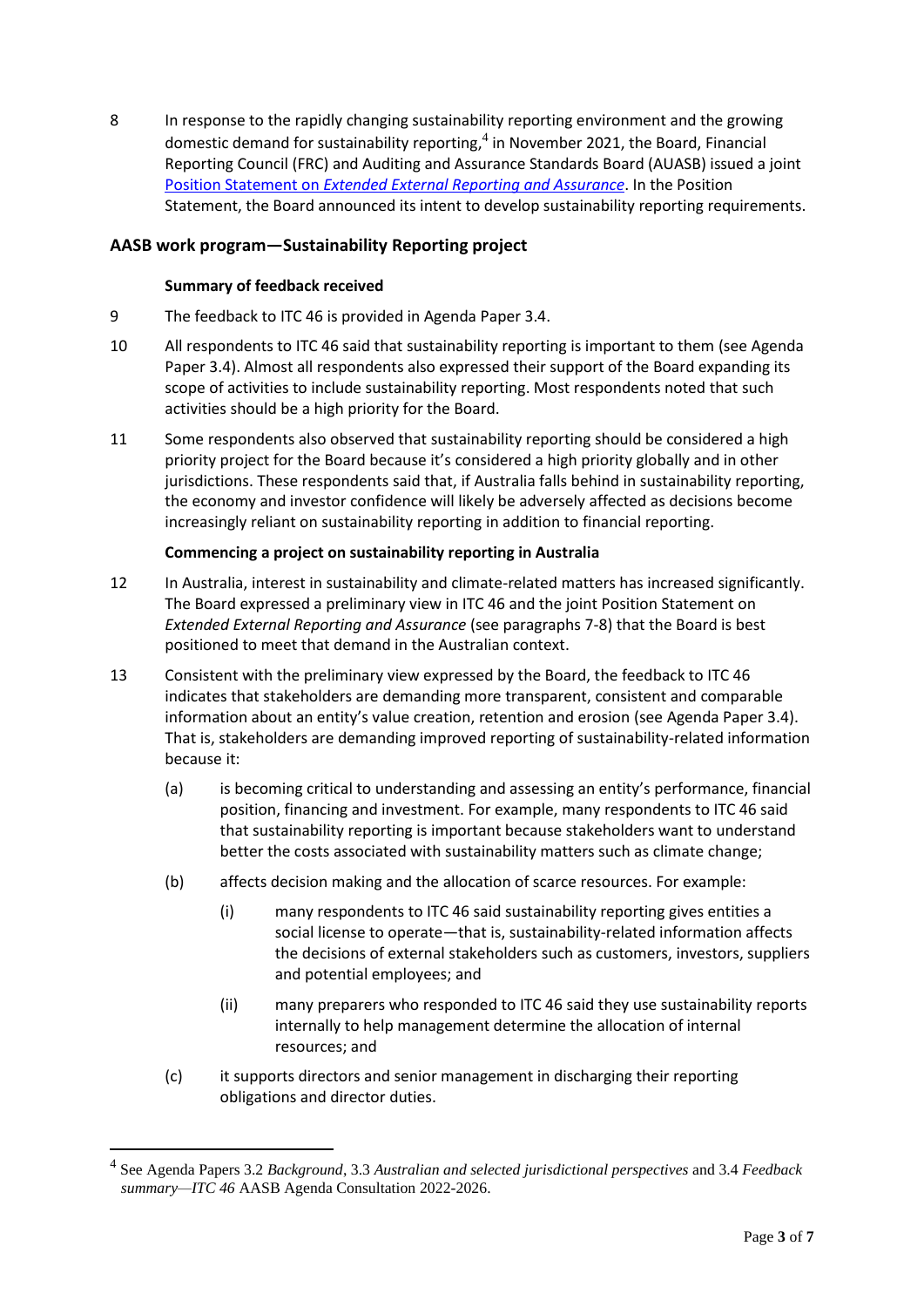#### **Staff recommendation and question to Board members**

14 Consistent with the stakeholder feedback received to date on ITC 46 and the preliminary views expressed by the Board, staff recommend adding a project to the AASB work program to consider sustainability reporting requirements in Australia.

#### **Question to Board members**

**Q1:** Do Board members agree with the staff recommendation in paragraph 14 to add a project to the AASB work program to consider sustainability reporting requirements in Australia?

# **Scope of a preliminary project plan—positioning sustainability reporting requirements in Australia**

## **The scope of sustainability reporting**

- 15 Broadly, the concept of sustainability (also referred to as sustainable development) was described by the 1987 Bruntland Commission Report as "development that meets the needs of the present without compromising the ability of future generations to meet their own needs". The UN Sustainable Development Goals, which almost all sustainability reporting standards and frameworks seek to address, apply this definition.<sup>5</sup> That is, sustainability reporting is not limited to climate-related matters, but instead is intended to cover a range of matters such as:
	- (a) biodiversity;
	- (b) indigenous and human rights;
	- (c) modern slavery;
	- (d) data privacy and management; and
	- (e) environment and nature.
- 16 Consistent with paragraph 15, almost all respondents to ITC 46 and ITC 48 said that the scope of sustainability reporting:<sup>6</sup>
	- (a) includes both financial and non-financial information;
	- (b) includes users of financial reports, but is not limited to those users;
	- (c) includes climate-related matters but is not limited to those matters; and
	- (d) goes beyond reporting the financial impacts of an entity and includes all impacts of an entity's operations.

## **Staff analysis**

- 17 For the purpose of developing a preliminary project plan, staff have identified two approaches in which sustainability reporting requirements could be positioned in Australia to improve the consistency and comparability of sustainability reporting:
	- (a) Approach 1—incorporating sustainability reporting requirements into existing AASB Standards (see paragraphs 19-21); and

<sup>5</sup> See Agenda Paper 3.2.

<sup>6</sup> See Agenda Papers 3.4 and 3.5 *Feedback summary—ITC 48* Extended External Reporting.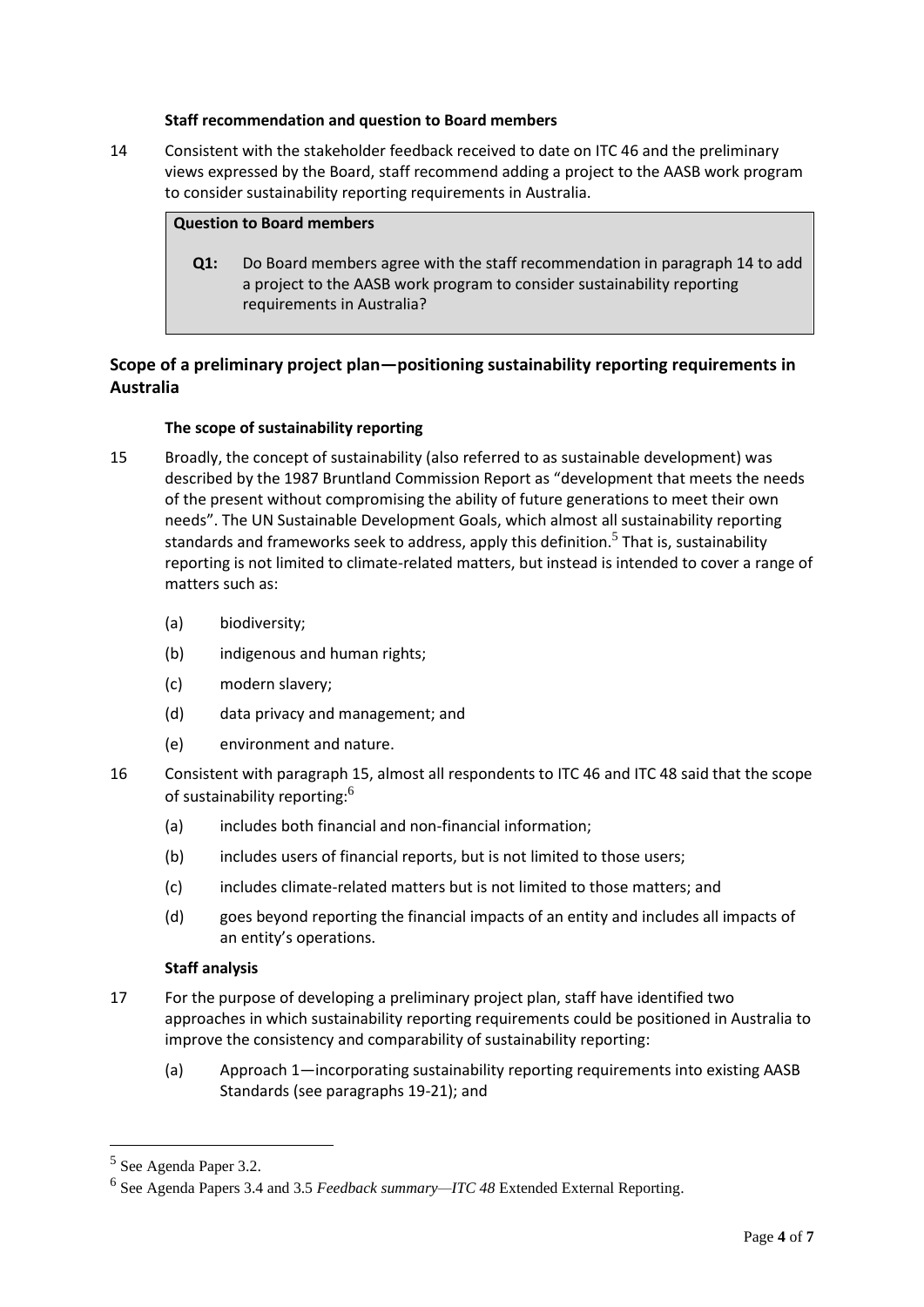- (b) Approach 2—developing a separate suite of standards alongside existing AASB Standards (see paragraphs 22-24).
- 18 Staff consider that an initial discussion of the positioning of any sustainability reporting requirements is essential to assist staff in scoping the draft project plan.

# *Approach 1—incorporating sustainability reporting requirements into existing AASB Standards*

- 19 Consistent with feedback that suggested sustainability reporting be addressed in Australia, the Board could incorporate any sustainability reporting requirements into the existing suite of AASB Standards.<sup>7</sup> For example, by developing:
	- (a) a stand-alone accounting standard that addresses the reporting of all sustainabilityrelated information; or
	- (b) specific sustainability reporting requirements that are incorporated into each relevant AASB Standard.
- 20 Such an approach would have the benefit of incorporating sustainability-related information and considerations into the preparation of the financial statements (on either a voluntary or mandatory basis), for example, by providing clarity around how climate-related risks affect the determination of long term asset and liability values.
- 21 However, staff also considered that such an approach could:
	- (a) affect the relevance of the financial statements—that is, information that is considered relevant to users of financial statements may not also be considered relevant to users of sustainability reports and vice versa. This could have the unintended consequences of:
		- (i) significantly increasing the volume of the financial statements; and
		- (ii) obscuring information that is relevant only to users of financial statements;
	- (b) limit the Board's ability to develop sustainability reporting requirements that result in relevant information for users of those reports—that is, the Board could be limited by the scope of general purpose financial statements<sup>8</sup> which:
		- (i) could result in the exclusion of disclosures relevant to users of sustainability reports. For example, information about modern slavery is generally considered to be non-financial in nature and, as such, is not disclosed as part of the financial statements, despite being relevant to users of sustainability reports; and
		- (ii) would be inconsistent with the scope of sustainability reporting (see paragraphs 15-16);
	- (c) be inconsistent with the approach of international standard-setters and framework providers<sup>9</sup>—that is, the approach of international standard-setters and framework providers has, so far, been to develop separate standards and frameworks that

 $<sup>7</sup>$  Note that the Board would still need to consider further whether such requirements would be of a voluntary or</sup> mandatory nature.

<sup>8</sup> IAS 1 *Presentation of Financial Statements* paragraph 9 states '… The objective of financial statements is to provide information about the financial position, financial performance and cash flows of an entity that is useful to a wide range of users in making economic decisions. Financial statements also show the result of the management's stewardship of the resources entrusted to it...'

<sup>&</sup>lt;sup>9</sup> See Agenda Paper 3.3.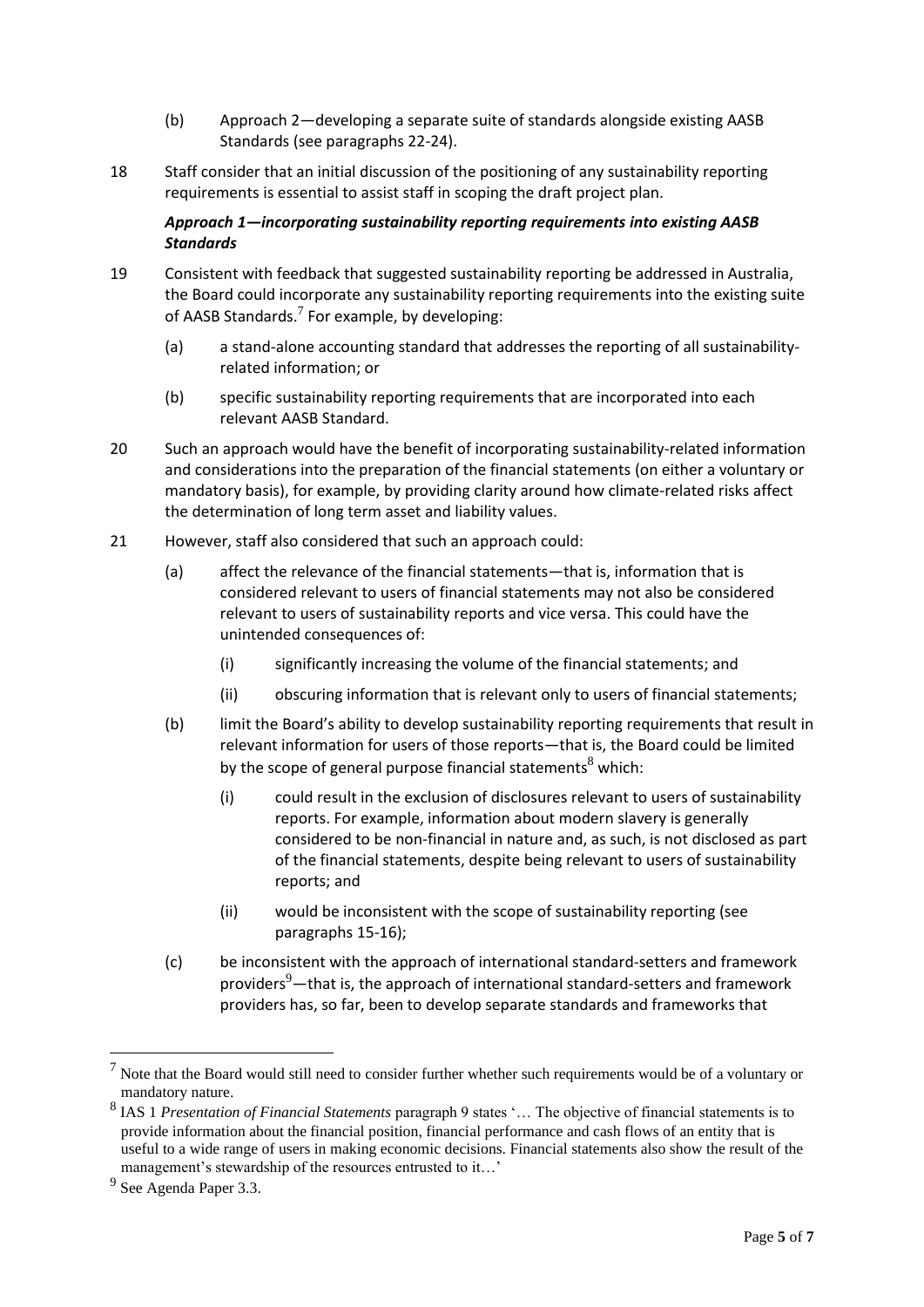address specific sustainability-related matters for reporting alongside the financial statements. For example:

- (i) New Zealand is developing its own climate reporting standards alongside its existing accounting standards;
- (ii) the International Sustainability Standards Board (ISSB) is proposing that reporting requirements for each sustainability-related matter are governed by a separate standard, such as the prototype standard *Climate-related Disclosures*; and
- (iii) the International Accounting Standards Board (IASB) is considering adding projects to its work plan which would seek to provide more clarity around sustainability-related matters such as climate-related risks and pollutant pricing mechanisms in the financial statements. $^{10}$

# *Approach 2—developing a separate suite of sustainability reporting standards*

- 22 Another approach identified by staff is, similar to New Zealand and other international and jurisdictional perspectives, to develop a separate suite of standards alongside existing AASB Standards.
- 23 This approach would have the benefits of:
	- (a) aligning more broadly to the approaches of international sustainability reporting standard-setters and framework providers and other jurisdictional perspectives (see Agenda Papers 3.2 *Background* and 3.3);
	- (b) allowing the Board more flexibility to develop sustainability reporting requirements that can address the reporting of a broad range of relevant financial and nonfinancial sustainability-related information either as part of a general purpose financial report, or as a separate sustainability report; and
	- (c) leaving the decision to mandate sustainability reporting with relevant Australian regulatory bodies.
- 24 However, staff also considered that such an approach may not result in the mandatory application of sustainability reporting requirements as was supported by most respondents to ITC 46—that is, the decision about whether such requirements are mandated would rest with relevant Australian regulatory bodies rather than the Board.

## **Staff recommendation and question to Board members**

- 25 Staff agree with respondents to ITC 46 and ITC 48 who said that the scope of sustainability reporting is broad and goes beyond (i) non-financial information; (ii) users of financial reports; (iii) climate-related reporting; and (iv) financial impacts. Consequently, when staff refer to developing sustainability reporting requirements, we refer broadly to developing reporting requirements for a diverse range of sustainability-related matters and information, the first of which will (in line with the ISSB and other jurisdictional perspectives) likely address climate-related information.
- 26 Staff do not recommend Approach 1 because, as observed by almost all respondents, the scope of sustainability reporting goes beyond the current boundary of general purpose

<sup>10</sup> See November 2021 IASB meeting *[Agenda Paper 24A: Feedback summary—Overview](https://www.ifrs.org/content/dam/ifrs/meetings/2021/november/iasb/ap24a-third-agenda-consultation-feedback-summary-overview.pdf)* and *[Agenda](https://www.ifrs.org/content/dam/ifrs/meetings/2021/november/iasb/ap24d-third-agenda-consultation-feedback-summary-potential-projects-part-1.pdf)  Paper [24D: Feedback summary—Potential projects \(part 1\)](https://www.ifrs.org/content/dam/ifrs/meetings/2021/november/iasb/ap24d-third-agenda-consultation-feedback-summary-potential-projects-part-1.pdf)*